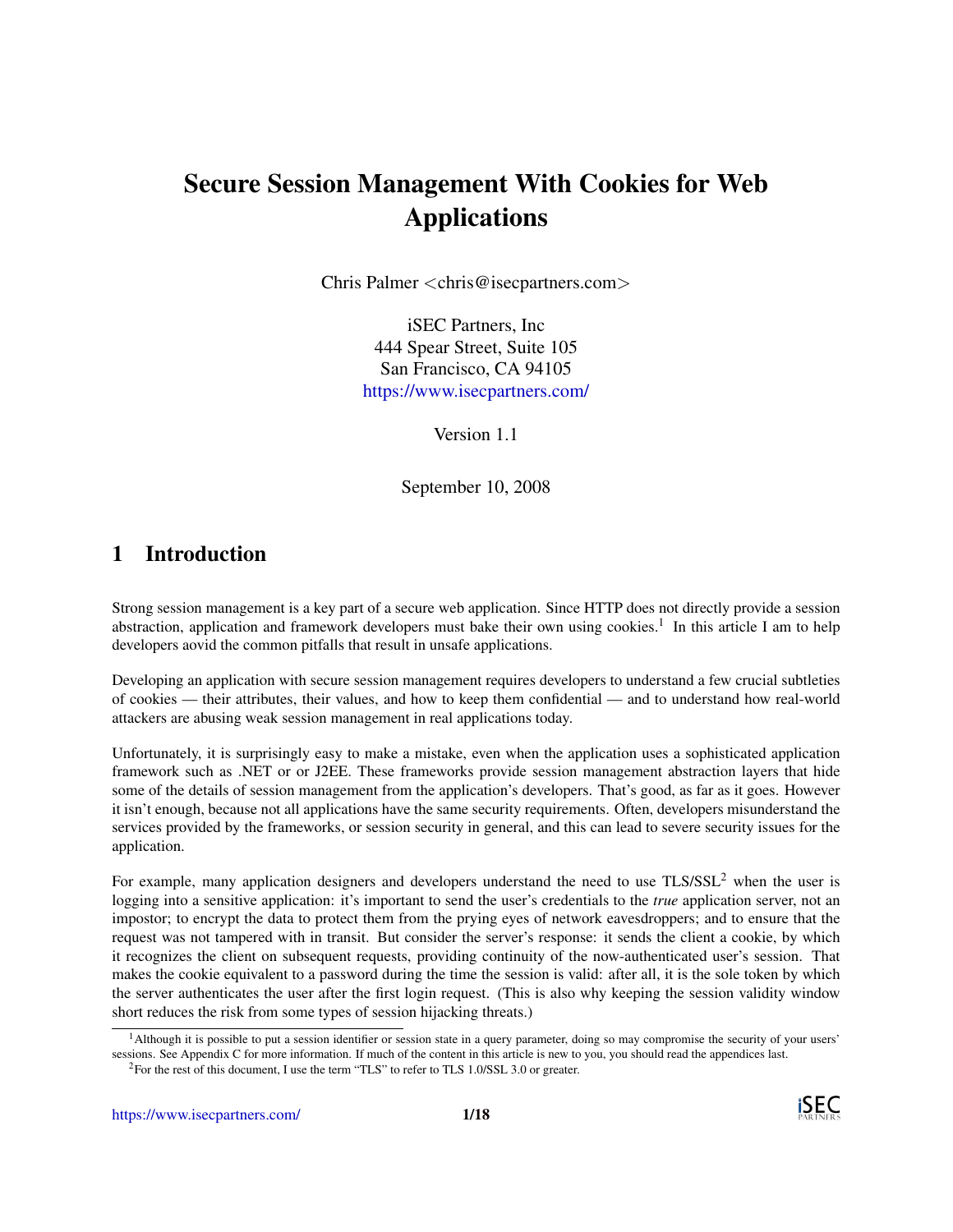Because session cookies allow access to the application, like a short-lived password, their exposure is a big risk and protection is important. If the cookie is exposed over a plaintext HTTP connection or to an impostor server, the user's account is subject to immediate compromise by a network attacker! Yet many applications either use HTTP for postauthentication flows, or allow an attacker to force the exposure of the cookie over HTTP (or possibly to a malicious server).

In addition, users must be able to request the login form over an authenticated channel, i.e. HTTPS. Users have no reason to trust that a login form they retrieve over HTTP is the true login form that will post to the true application. Security-conscious web applications often refuse to work at all over HTTP, redirecting users to the secure version and reminding them to check for the TLS indicators in the browser chrome (e.g. the lock icon). The better online banks do this, for example.

Fortunately, we can achieve strong session management with a bit of care and a good understanding of how browsers interpret cookies.

# 2 Cookie Review

Most web application frameworks use *client-side cookies* to index a *state table* on the server side. Session state is usually represented with a special-purpose object type, stored on the server, and could contain anything relevant to the application:

- user profile,
- user privileges,
- cached data from a back-end store,
- browsing history and page flow state, or
- CSRF prevention tokens.<sup>[3](#page-1-0)</sup>

Sometimes applications try to be "stateless", meaning that the server does not store session state. Instead, these applications store the session on the client side within the cookie or page body. There are some additional security considerations which application developers must take into account when developing stateless session management systems. The applicability of these issues depends highly on the application's requirements and implementation. Consider these potential issues:

- Unless the cookie's confidentiality is protected, attackers can read the session state. This could lead to any number of privilege escalation, data integrity, or information leakage issues.
- Unless the cookie's integrity is protected, attackers can write the session state. This also could lead to any number of privilege escalation, data integrity, or information leakage issues.
- Cookies are limited in size, decreasing the amount of storage available for session state.<sup>[4](#page-1-1)</sup>

<span id="page-1-0"></span> $3C$ ross-site request forgery (CSRF) is another common and potentially severe session management vulnerability. I don't address it in this article because it is already addressed well in Jesse Burns' whitepaper, available at [https://www.isecpartners.com/files/CSRF](https://www.isecpartners.com/files/CSRF_Paper.pdf) Paper.pdf.

<span id="page-1-1"></span><sup>4</sup>RFC 2965 [\(http://www.faqs.org/rfcs/rfc2965.html\)](http://www.faqs.org/rfcs/rfc2965.html) says that "general-use user agents SHOULD provide each of the following minimum capabilities: [...] at least 4096 bytes per cookie [...]." While some clients may accept larger cookies, it may be unwise to depend on that behavior. (Mobile clients are particularly bad about supporting the full 4096 bytes.) Note also that this RFC is inaccurate in places, with discrepancies between how browsers and servers actually behave and what the RFC says they should do. As always where there are discrepancies, trust only in the least common denominator of functionality in the common browsers.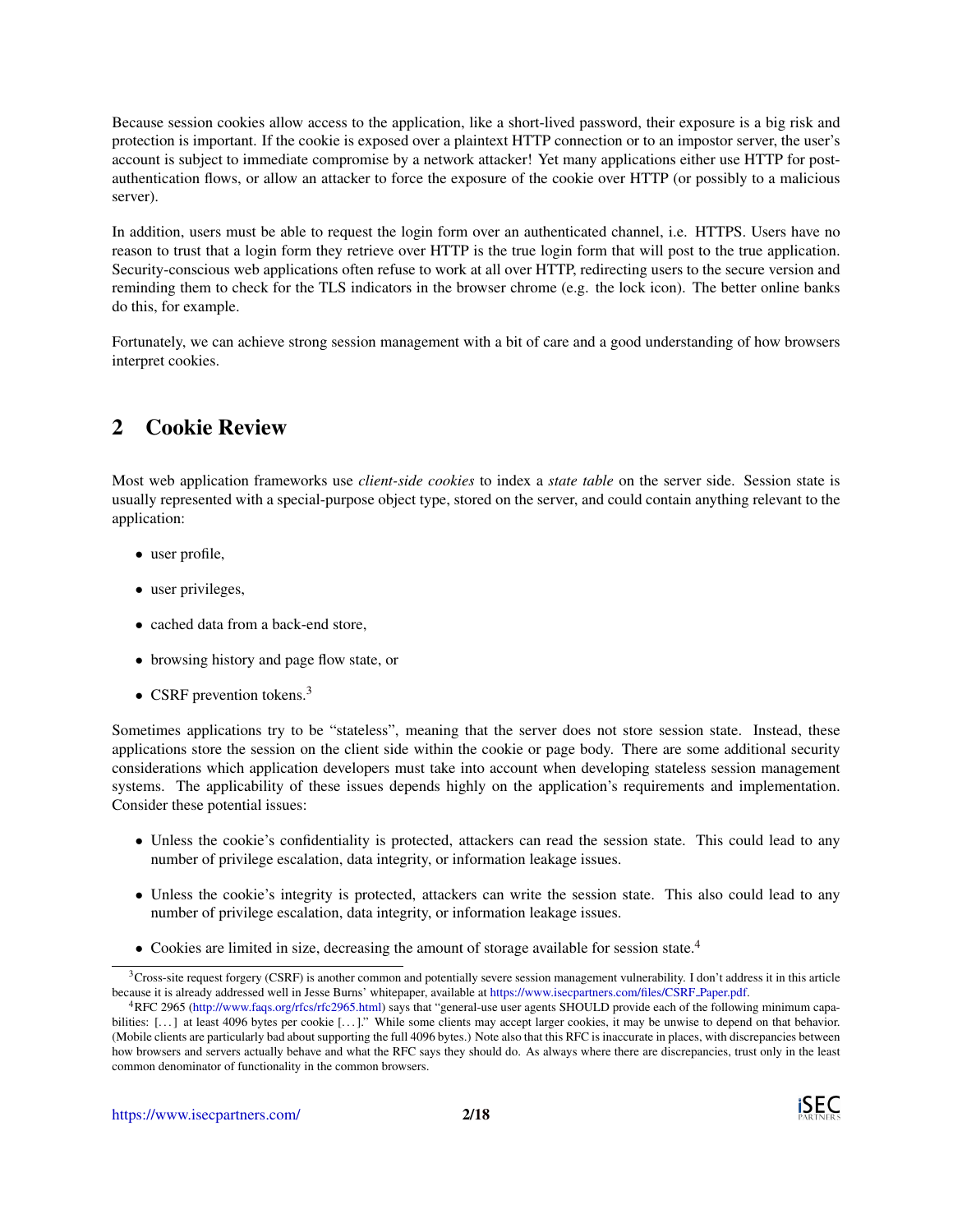- The greater the ratio of cookie size to average resource size, the more bandwidth-intensive this mechanism is. (Compare this to the trivial 32 bytes of a hex-encoded 16-byte session ID.)
- Since the client has complete state, it may be possible for a malicious user to execute replay attacks. Consider a cookie that contains authorization for a given action: The server may not have a way to know not to honor it again, or in a different context.
- Invalidating an active session becomes more difficult because the server no longer holds the state material. While the server can set an invalid session cookie in the client to indicate session closure, if an old cookie is discovered and used by an attacker the server will have no way to know not to honor it.

Despite these considerations, there are compelling benefits to storing the session state on the client side, including:

- Simplified load-balancing and high availability since clients can be directed to any web server supporting the application. If a given member of the web server cluster crashes, the sessions it was running are not lost.
- Reduced server memory footprint by removing the requirement to store complete state for each client.
- The potential for lower response latency and lower equipment costs, due to less need for dedicated loadbalancing and session-persistence systems.
- Overall reduced deployment complexity.

For a discussion on how to implement client-side session storage as prudently as possible, see Appendix [D.](#page-13-0)

#### 2.1 Cookie Contents and Attributes

In addition to the name and value attributes, the server can specify several attributes for a cookie which affect how the browser will use it. Attributes can affect how long the browser stores the cookie, if it persistently stores the cookie at all, whether the browser will send it over any connection or only over HTTPS connections, and what server hostnames it will send the cookie back to, among other things.

To set a cookie, the server puts a Set-Cookie HTTP header in the HTTP response. For review, this is shown in Figure [1.](#page-2-0)

```
HTTP/1.1 200 OK
Set-Cookie: JSESSIONID=3E880015CF879C5014FEAB04C6623203; Path=/myapp
Content-Type: text/html;charset=ISO-8859-1
Content-length: 5219
...Possibly other headers...
```
...Response data here...

<span id="page-2-0"></span>Figure 1: A web server setting a cookie for the client.

The client sends the cookie back to the server by putting a Cookie header in the request, as seen in Figure [2.](#page-3-0) Note that the client only sends the name = value pair(s), but not the cookie attributes. This is because the attributes are instructions from the server to the browser about how and when to send the cookie back.

This list summarizes the atttributes that may be set on a cookie. These attributes are declared by the server when setting the value of the cookie on the client.

*Path* (string: path prefix for URI) is a namespace management mechanism. The browser will only send the cookie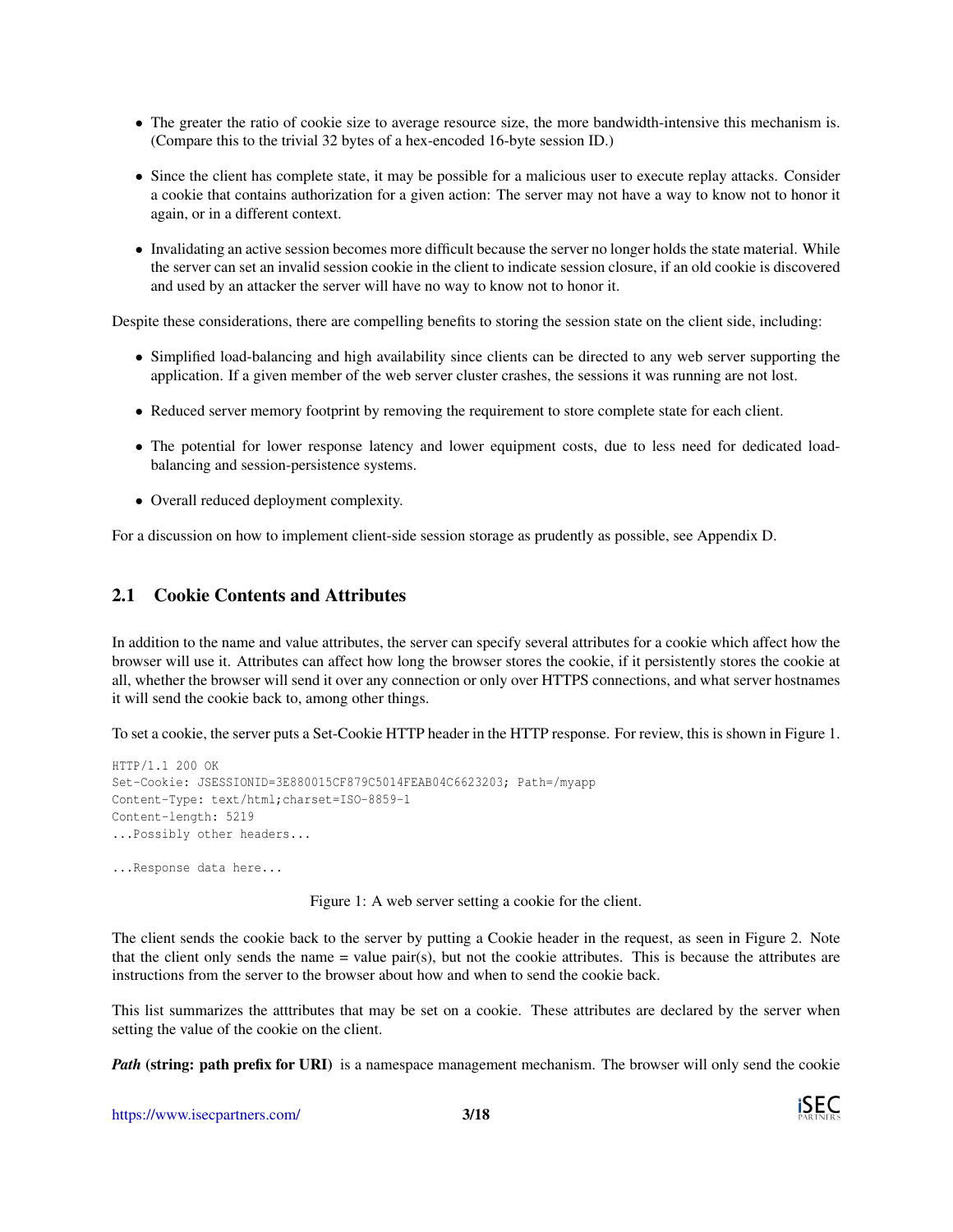GET http://www.example.com/myapp/index.html HTTP/1.1 Host: www.example.com Cookie: JSESSIONID=3E880015CF879C5014FEAB04C6623203 ...Possibly other headers...

<span id="page-3-0"></span>Figure 2: The client sending the cookie back to the server in a request.

when it is requesting pages underneath the resource hierarchy named by *Path*. For *Path* = "/stuff", the browser will send the cookie when requesting /stuff/, /stuff/gadgets.html and /stuff/things/goodies.html, but not when requesting /doodads.html. If there is no *Path* attribute, the browser behaves as if it had been set to "/".

- *Expires* (string: date) tells the browser to store the cookie in a persistent store (the "cookie jar") on the client machine and to send it back to the server until the given time. If no *Expires* attribute is given, the browser will discard the cookie when it exits.
- *Domain* (string: host or domain name) tells the browser what hostnames to send the cookie back to. For *Domain* = "www.example.com" the browser will send the cookie to hosts whose names exactly match "www.example.com", while for *Domain* = ".example.com" or *Domain* = "example.com" the browser will send the cookie to "www.example.com" and "wiki.example.com". If *Domain* is omitted or blank, the browser will only send the cookie to the exact hostname from which the cookie was set. Omitting *Domain* is often the most secure choice for this reason. It is also often sufficient to set *Domain* to a third-level domain name, such as "www.example.com".

For more on how browsers treat the *Domain* attribute, see Appendix [E.](#page-15-0)

- *Secure* (boolean) tells the browser to send the cookie to a server only over a 'secure' (HTTPS) connection. If omitted, the browser will send the cookie over any type of connection. Without this flag, the browser doesn't know that the cookie is sensitive and in need of protection.
- *HttpOnly* (boolean) tells the browser not to let JavaScript read the cookie value, such as via *document*.*cookie* (although it may still write or append to the cookie!). *HttpOnly* was originally only supported in Internet Explorer, but now works in Firefox as well.

I have put together two demos of browser behavior with respect to cookie attributes: [https://labs.isecpartners.com/](https://labs.isecpartners.com/chris/cookie-test/) [chris/cookie-test/](https://labs.isecpartners.com/chris/cookie-test/) and [https://labs.isecpartners.com/chris/httponly/.](https://labs.isecpartners.com/chris/httponly/)<sup>[5](#page-3-1)</sup> Use a proxy like WebScarab<sup>[6](#page-3-2)</sup> to watch what cookies your browser sends and receives in each request.

The attributes most important to the security of a cookie are *Secure* and *Domain*: they tell the browser *how* to send the cookie *to whom*.

#### *Path* is Not a Security Boundary

While it might seem that *Path* should be a security boundary — i.e. that applications accessed via different paths on the same server should not be able to set or get each other's cookies — in fact it is not.

The reason is that the same-origin policy applies only to the domain name, not to the path. Although *document*.*cookie* in the context of a page from either application will not contain the other's cookies, a malicious application can craft a page that contains an iframe which in turn contains a page from the other application. Script in the enclosing page can then access the other application's cookie. The browser allows this because both applications are in the same domain.

<span id="page-3-1"></span> $5$ The code for these pages is reproduced in Appendix [E.](#page-15-0)

<span id="page-3-2"></span><sup>6</sup>Available at [http://www.owasp.org/index.php/Category:OWASP](http://www.owasp.org/index.php/Category:OWASP_WebScarab_Project) WebScarab Project.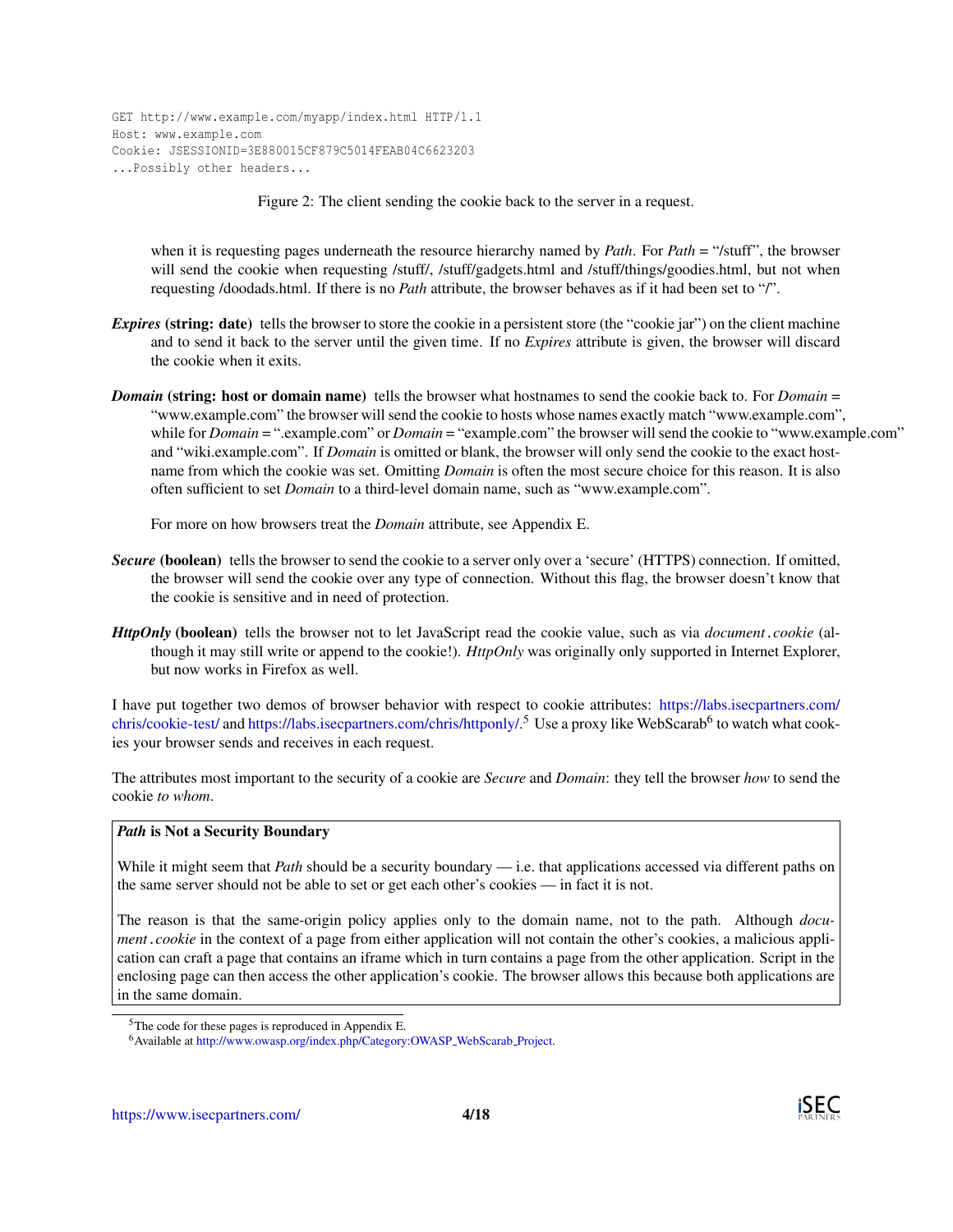*HttpOnly*<sup>[7](#page-4-0)</sup> can help provide some marginal defense against cross-site scripting (XSS) attacks. I recommend that you use it where possible (i.e. whenever the client-side portion of the application does not need read access to the cookie), but that you don't depend on it as your sole means of XSS defense. When an XSS vulnerability is present in your application, an attacker can still do plenty of damage without reading a user's session cookie.

## 3 Attack Classes

Attackers want to know the value of the session cookie (or other sensitive cookies, if any). They can do so by *guessing* it, *discovering* it, or *setting* it.

If the attacker succeeds by any of these means, it's game over: they can hijack the victim's session and compromise the user's account and any sensitive data it holds. The attacker does this by inserting the stolen session cookie into their browser and making requests to the application. Since authentication is based solely on the cookie and HTTP is a stateless protocol, the server is no longer able to tell the difference between the attacker and the victim — i.e., the attacker has stolen the victim's session.

## <span id="page-4-2"></span>3.1 Cookie Guessing Attacks

If the session ID is low in entropy (say, 32 bits or less), the attacker can guess IDs by brute force.

Consider a scenario in which an attacker, Mallory, wants to guess the session IDs used by an application. The application uses incrementing session IDs, which have essentially zero entropy — i.e., they are completely predictable. The application gives out session IDs starting at some number and simply increments that number for each new session.<sup>[8](#page-4-1)</sup> Mallory doesn't yet know this about the behavior of the application, but she can discover it and abuse it.

Mallory registers for an account and then logs in. She notes that her session ID, stored in a cookie, is 10092. To test her hypothesis that the session IDs are low in entropy, she logs out and logs in again. This time, her session ID is 10117. From this, Mallory can surmise two things: the session IDs are probably small (these two happen to be 14-bit numbers) and they are probably sequential (because they are very close together and apparently increasing). By taking more samples, Mallory can confirm her conclusion.

If she simply sets her session cookie to 10116, chances are good she'll suddenly be "authenticated" as some hapless victim! She will not necessarily be able to attack a specific user for any given attempted attack, whether it's Alice, Bob, Carol, or Dave; but she has a very good chance to steal the session of any one of them. Over time, she has a good chance to attack a specific user. The more users that are logged in at any one time, the greater Mallory's chance of hijacking one of their sessions is.

<span id="page-4-1"></span><span id="page-4-0"></span><sup>7</sup>See [http://msdn2.microsoft.com/en-us/library/ms533046.aspx.](http://msdn2.microsoft.com/en-us/library/ms533046.aspx)

<sup>8</sup>For example, when using databases with auto-incrementing integers as primary keys, and using the primary key of the session table as the session cookie.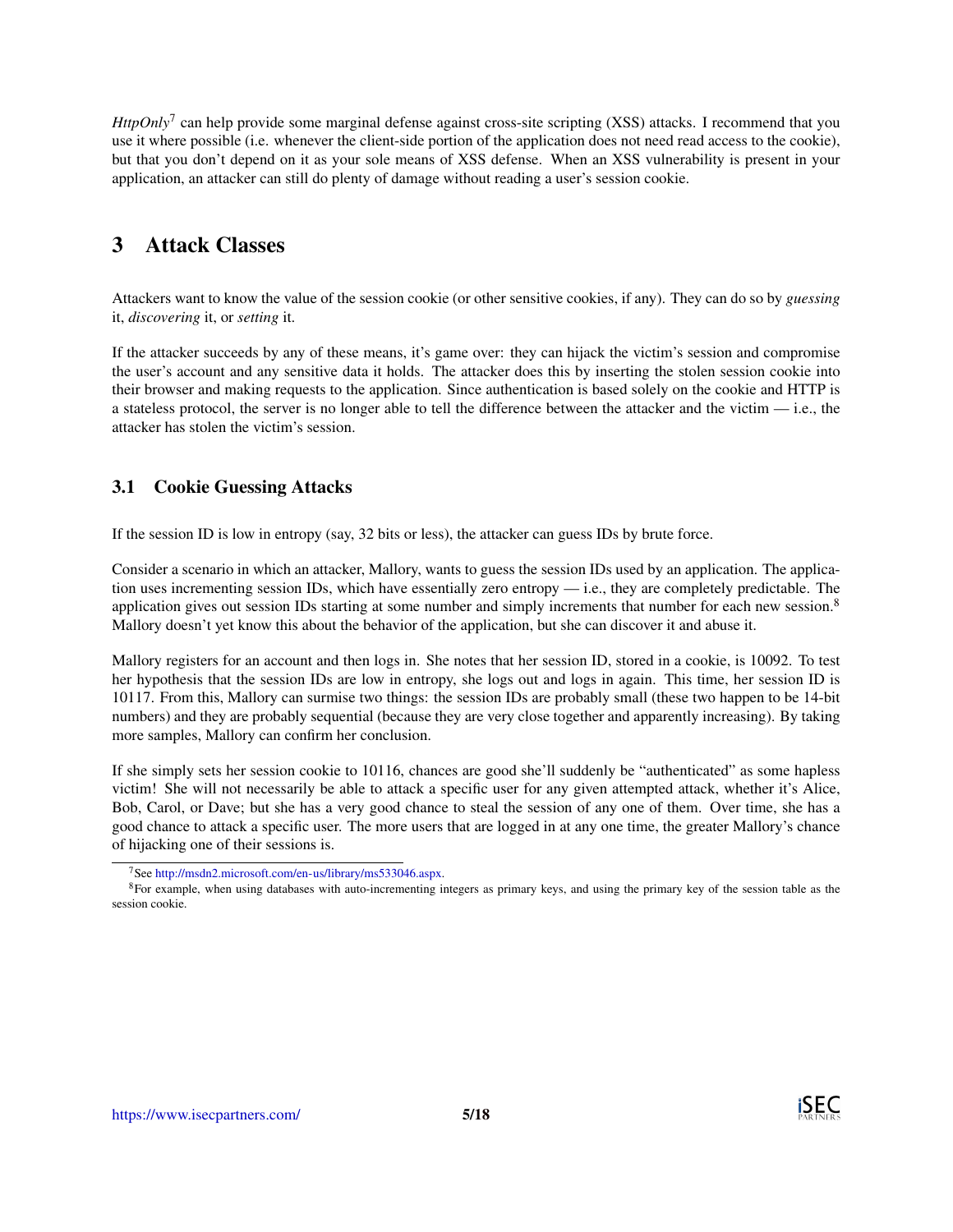#### Entropy vs. "Randomness"

Even pseudo-random 32-bit numbers, such as those generated by the *rand* C library function (and functions in higher-level l[a](#page-5-0)nguages that use it<sup>a</sup>) are not safe. For one thing, even if you used 32 bits of real entropy, Mallory can simply start brute-force guessing. The larger your average number of concurrent users (relative to the size of the session ID), the better probability Mallory has of hijacking somebody's session on each attempt.

But even if the application used 128-bit pseudo-random numbers, she could still starting guessing the next session ID in the PRNG's period through a technique called *lattice reduction*. *[b](#page-5-1)* We therefore need to generate session identifiers that are both *large* (128 bits is sufficient) and *entropic*. Nothing else will do.

To identify low-entropy session identifiers in your application (using black-box techniques), check out Michal Zalewski's stompy*[c](#page-5-2)* tool and the SessionID Analysis feature in WebScarab.

<span id="page-5-0"></span>*<sup>a</sup>*The Mersenne Twister is a particularly good pseudo-random number generator (PRNG). But beware: "good" for a PRNG means only that its outputs are *evenly distributed* in its range, with a low likelihood of repeating a given output before its period starts over — and yes, these functions are periodic, hence deterministic.

<span id="page-5-2"></span><span id="page-5-1"></span>*<sup>b</sup>*For example, see "How to Crack a Linear Congruential Generator" [\(http://www.reteam.org/papers/e59.pdf\)](http://www.reteam.org/papers/e59.pdf) by Haldir. *<sup>c</sup>*See <http://lcamtuf.coredump.cx/stompy.tgz> and [http://csrc.nist.gov/rng/.](http://csrc.nist.gov/rng/)

Some web application frameworks, such as .NET and good implementations of J2EE, use high-entropy session IDs. But many (or even most) other web app frameworks do not. Recent versions of PHP can have large, entropic session IDs, although this security-critical feature is disabled by default.<sup>[9](#page-5-3)</sup>

If you're not using .NET or Java, have a look at your framework's source code. It's pretty easy to quickly identify weak, low-entropy session ID generation in the code, because they use things like:

- the time and date,
- a 'random' static string in the source code,
- the output of C library *rand*,
- the output of *java*.*util*.*Random*,
- small (32 bits or less) numbers, or
- a cryptographic hash (like MD5) of anything low in entropy

to generate their session IDs. Conversely, high-entropy session ID generators use things like:

- *java*.*security*.*SecureRandom* (Java),
- *System*.*Security*.*Cryptography*.*RNGCryptoServiceProvider* (.NET),
- /dev/urandom, /dev/(s)random (if the latter, look for exhaustion attacks!),
- OpenSSL's *RAND bytes*, [10](#page-5-4) or
- a hardware security module.



<span id="page-5-3"></span><sup>9</sup>As of 25 April 2008, <http://us2.php.net/manual/en/session.configuration.php> says: "*session*.*entropy length* specifies the number of bytes which will be read from the file specified above [the *session*.*entropy\_file*, such as /dev/random]. Defaults to 0 (disabled)." It should be 16 (= 128 bits).

<span id="page-5-4"></span><sup>10</sup>But note that *RAND bytes* can degrade to a PRNG on some platforms.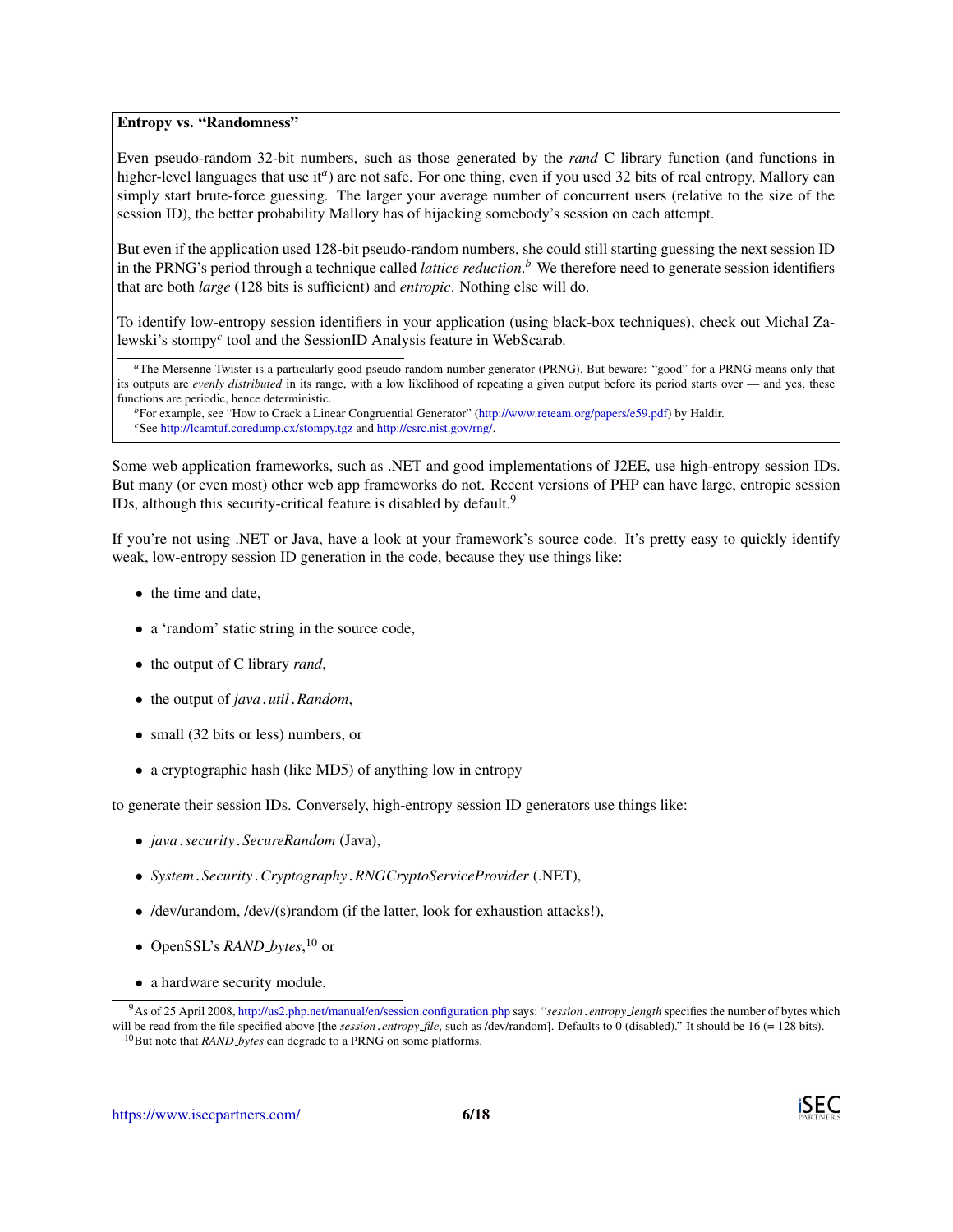Fortunately, getting entropic values is easy. See Figure [3](#page-6-0) and Figure [4](#page-6-1) for simple examples.

```
import java.security.SecureRandom;
import java.math.BigInteger;
public class EntropicToken {
    public static TOKEN SIZE = 16; // 128 bits
    private static SecureRandom SECURE_RANDOM = new SecureRandom();
    byte [] token;
    public EntropicToken() {
        token = new byte[TOKEN_SIZE];
        SECURE_RANDOM.nextBytes(token);
    }
    public String toString() {
       return (new BigInteger(token)).toString(16);
    }
}
```
<span id="page-6-0"></span>Figure 3: A simple class in Java for generating printable strings containing 128 bits of entropy.

```
def entropic_token(token_size=16, random=os.urandom):
    return random(token_size).encode("hex")
```
<span id="page-6-1"></span>Figure 4: A simple function in Python for generating printable strings containing 128 bits of entropy.

## 3.2 Cookie Discovery Attacks

import os

If the cookie is not well protected, attackers can discover the cookie value. Network-based attackers can use passive network eavesdropping ("traffic sniffing") to read cookie values (and, of course, entire requests and responses) when the application does not use HTTPS. In the exploitation scenarios below, we'll see examples of how attackers abuse weak cookie protections, rendering the use of HTTPS ineffective.

Cross-site scripting (XSS) attacks often focus on stealing the session cookie,[11](#page-6-2) for example sending *document*.*cookie* to the attacker in the *src* of an *img* or *script* tag. When an XSS vulnerability is present, the attacker can insert HTML and JavaScript of their choice into the page, and control the victim's session in any way they want.

Attackers can also discover the values of insecure cookies by tricking the browser into handing them the cookie, such as by DNS poisoning, setting up a malicious server in the domain, or active network attacks (rewriting requests and responses as they traverse the network, owning the router, setting up an impostor router, and so on). In general, DNS and Internet routing services are not guaranteed to be secure, and application developers must not assume that they are. And again, if the application does not use HTTPS, an attacker on the same network as the victim can recover the full text of the requests and responses with a traffic sniffer such as Wireshark<sup>[12](#page-6-3)</sup>.

<span id="page-6-2"></span><sup>&</sup>lt;sup>11</sup>Although that's not all an attacker can use XSS for. Attackers exploiting XSS can rewrite pages to include a fake login form for phishing, conduct CSRF attacks, provide false information, or essentially anything else.

<span id="page-6-3"></span><sup>12</sup>Wireshark is freely available at [http://www.wireshark.org/.](http://www.wireshark.org/)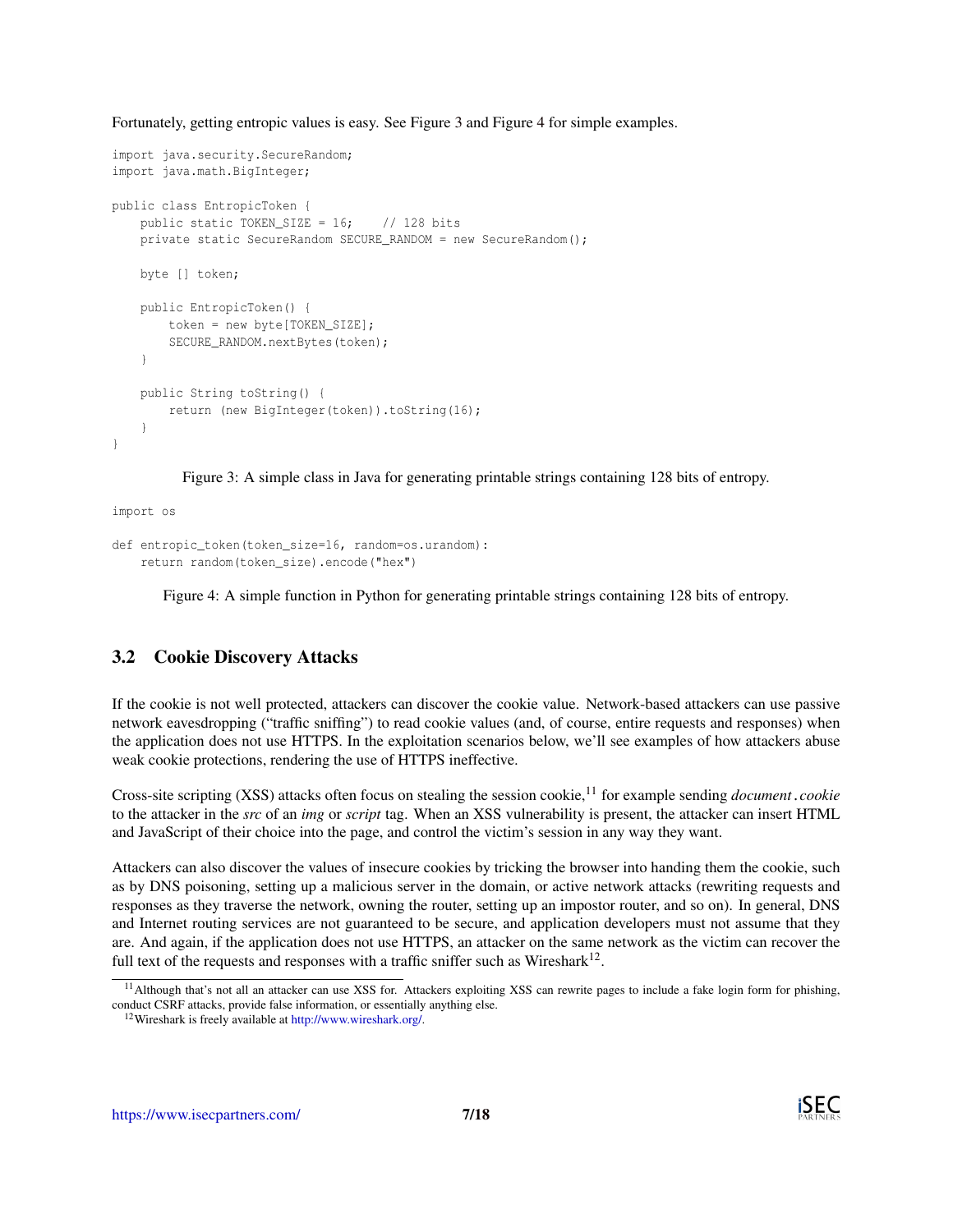## 3.3 Cookie Setting Attacks

Some types of attackers, such as active network attackers, can set a user's session cookies to a value the attacker controls. This can be effective if the application's session management is flawed. The vulnerability class is called *session fixation*, and the process of exploiting such vulnerabilities is sometimes called *browser priming*.

If the application re-uses a given session cookie when the session transitions from anonymous  $\rightarrow$  authenticated, the attacker can employ various means to set a cookie value of their choice in the client, and then wait for the user to authenticate. Now the attacker knows the value of a session ID for an authenticated session!

To exploit a session fixation vulnerability, attackers can set cookies over HTTP, even for sites that are normally served over HTTPS. If the site grants the user a session cookie and then marks that session as secure, rather than giving users who authenticate a fresh secure session ID, attackers can impersonate the site and give users a session ID known by the attacker prior to authentication. When the user authenticates (even though this is done over SSL and not visible to the attacker) the attacker's known session ID becomes authorized.

Similarly, the attacker can "prime" the browser on a shared machine (such as at an office or on a public kiosk) to manually insert a known cookie value for a vulnerable site.

The same problem can exist if the application re-uses the cookie when the session transitions from authenticated with low-privilege  $\rightarrow$  authenticated with higher-privilege.

"Session Fixation Vulnerability in Web-based Applications" by Mitja Kolšek<sup>[13](#page-7-0)</sup> discusses exploitation scenarios for session fixation. (Kolšek also discusses the guessing, discovery, and setting models of session attack.)

## 4 Exploitation Scenarios

### 4.1 A Non-*Secure* Cookie

Most developers are already aware of the fact that on Ethernet (and most other) networks, passive network eavesdropping is trivial. This is of course a major motivating factor for using HTTPS: the encryption foils a passive network observer.

However, if an application has a sensitive cookie for which the *Secure* attribute is not set, the browser will send the cookie in plaintext requests to the server, thus revealing the cookie to anyone listening on the network. While some applications already have a mix of secure and insecure pages in the same application, and some even have mixed secure/insecure content in the same page, $14$  an attacker can often force or entice a victim's browser to follow a link to a plaintext resource in the scope of the cookie.

Example: ExampleCo's application, https://app.example.com/, is deployed on an HTTPS server. HTTP requests are redirected to the HTTPS login page. The *Secure* flag is not set on the session cookie. The *Domain* is unset.

Where is the risk? A passive attacker can entice the user, and an active attacker can force the browser, to make a request to the HTTP site. For example, Mallory might have control of a site (such as a blog or message board) that the users of app.example.com are likely to visit<sup>[15](#page-7-2)</sup> that contains HTML like the following:

<span id="page-7-0"></span><sup>&</sup>lt;sup>13</sup> Available at [http://www.acros.si/papers/session](http://www.acros.si/papers/session_fixation.pdf)\_fixation.pdf.

<span id="page-7-1"></span><sup>&</sup>lt;sup>14</sup>Both of these problems are exploitable vulnerabilities.

<span id="page-7-2"></span><sup>15</sup>Say, a popular blog, or an internal ExampleCo message board or wiki.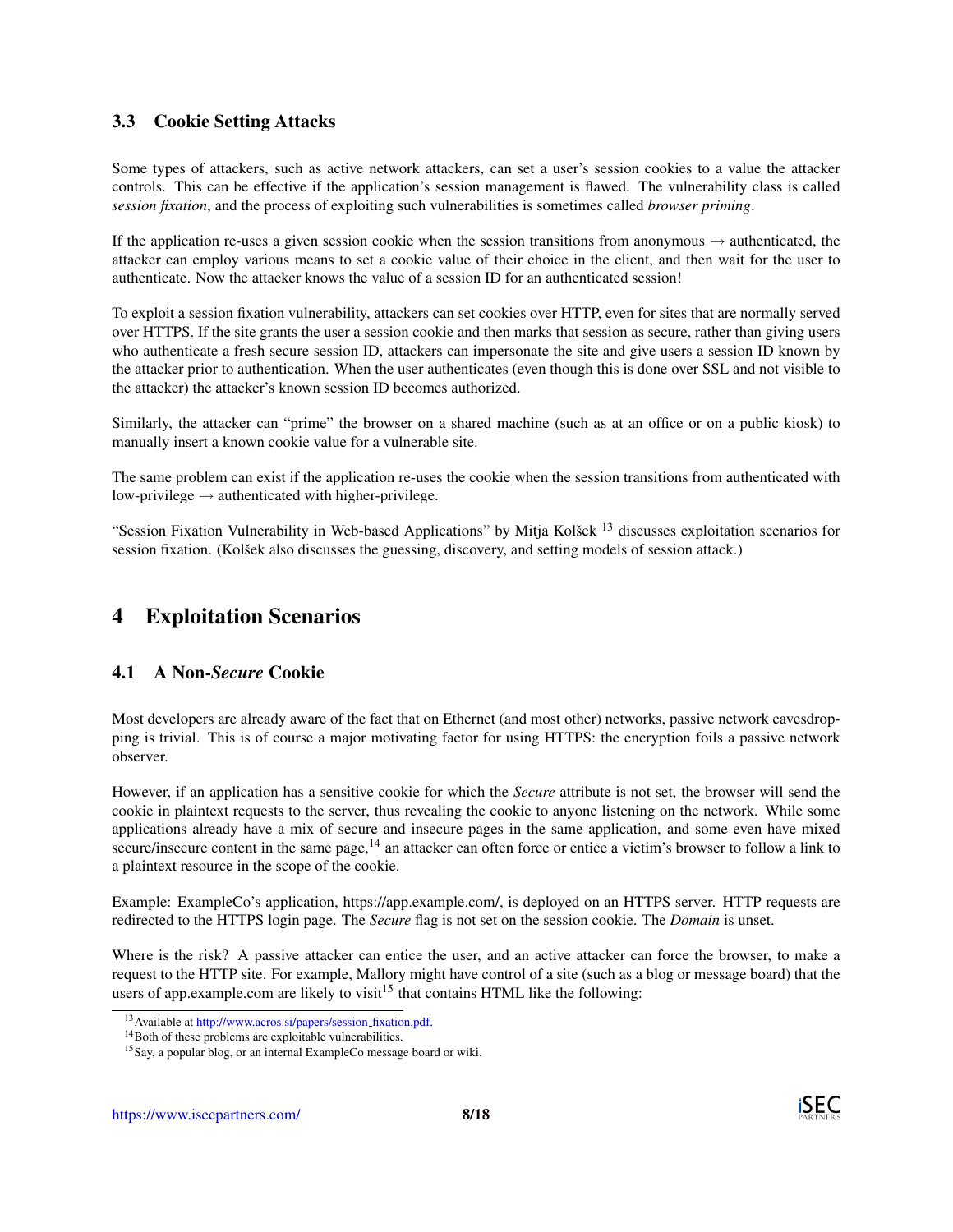<img src="http://app.example.com/whatever.jpg" width="0" height="0" />

Mallory doesn't even have to be the legitimate administrator of the blog or message board. If the blog has an XSS vulnerability or allows users to use HTML in their postings, she can use that capability to insert the malicious *img* tag.

When Alice visits Mallory's page, the browser does what it was told: it sends the cookie to app.example.com, in the clear. Mallory, who is ready with her network traffic sniffer, swipes Alice's cookie.

If Mallory can't entice users to visit an HTML page under her control, she can also *rewrite* the content of other sites the victim visits to include HTML like the above. She can do this by owning the network infrastructure, for example.[16](#page-8-0) After all, *data integrity*, even on a hostile network, is one of the security properties TLS provides — but with plaintext HTTP, there is no guarantee that messages have not been tampered with in transit.

### 4.2 A *Secure* Cookie

ExampleCo's non-profit tax shelter runs an application at https://app.example.org/. The server only listens for HTTPS on port 443 — no other services are running. The *Secure* flag is set on the session cookie. The *Domain* is ".example.org".

Where is the risk? A passive attacker entices the user, and an active attacker forces the browser, to make a request to another HTTPS server in the cookie's *Domain*.

<img src="https://evil.example.org/whatever.jpg" width="0" height="0" />

The browser does what it was told: it sends the cookie to any host in the domain.

Mallory sets up her own server at evil.example.org and uses that hostname in the URL. Then she simply accepts delivery of the cookie!

Attackers may be able to get valid, signed certificates for hosts in the domain. One department of the organization may be hostile to another, or another application on another host in the domain (say, blog.example.com) may have an entirely different threat model than the application at app.example.com. For example, a cross-site scripting vulnerability on blog.example.com could spread to attack app.example.com unless the latter keeps its cookies tightly scoped.

On some networks, especially on corporate domains with their own certificate authority, every machine receives a valid hostname — sometimes even a valid SSL certificate — when it connects. These certificates are likely to be trusted by the same machines that are likely to be targets of the attacker and privileged site users, namely the users working at the corporation.

#### 4.3 Not Even Listening on Port 80 but Still Vulnerable

ExampleCo's Tonga branch office runs an application at https://app.example.to/. The server only listens for HTTPS on port 443 no other services are running. The *Secure* flag is not set on the session cookie. The *Domain* is unset.

Where is the risk? The browser really wants to send the cookie over a plaintext connection — the attacker just has to ask it nicely. (Because the developers and/or deployers did not specify that the cookie should be *Secure*, the browser has no reason to think that it should be.) Since the server is not listening on port 80, the client cannot create a TCP connection to it, and thus cannot send the cookie.

However, note that attackers can always impersonate any insecure port on any server (remember: the network layer provides no security guarantees!). In this case, the attacker does not even need to impersonate a port; instead, the attacker creates a plaintext



<span id="page-8-0"></span><sup>&</sup>lt;sup>16</sup>At the annual hacker conference DefCon, pranksters like to run rogue wireless access points that are programmed to change every page its users visit to include an offensive picture. Advertisers sometimes use the same technique to insert advertisements into web pages, to help pay for free wifi in some locations I have seen. See Appendix [A](#page-10-0) for an example.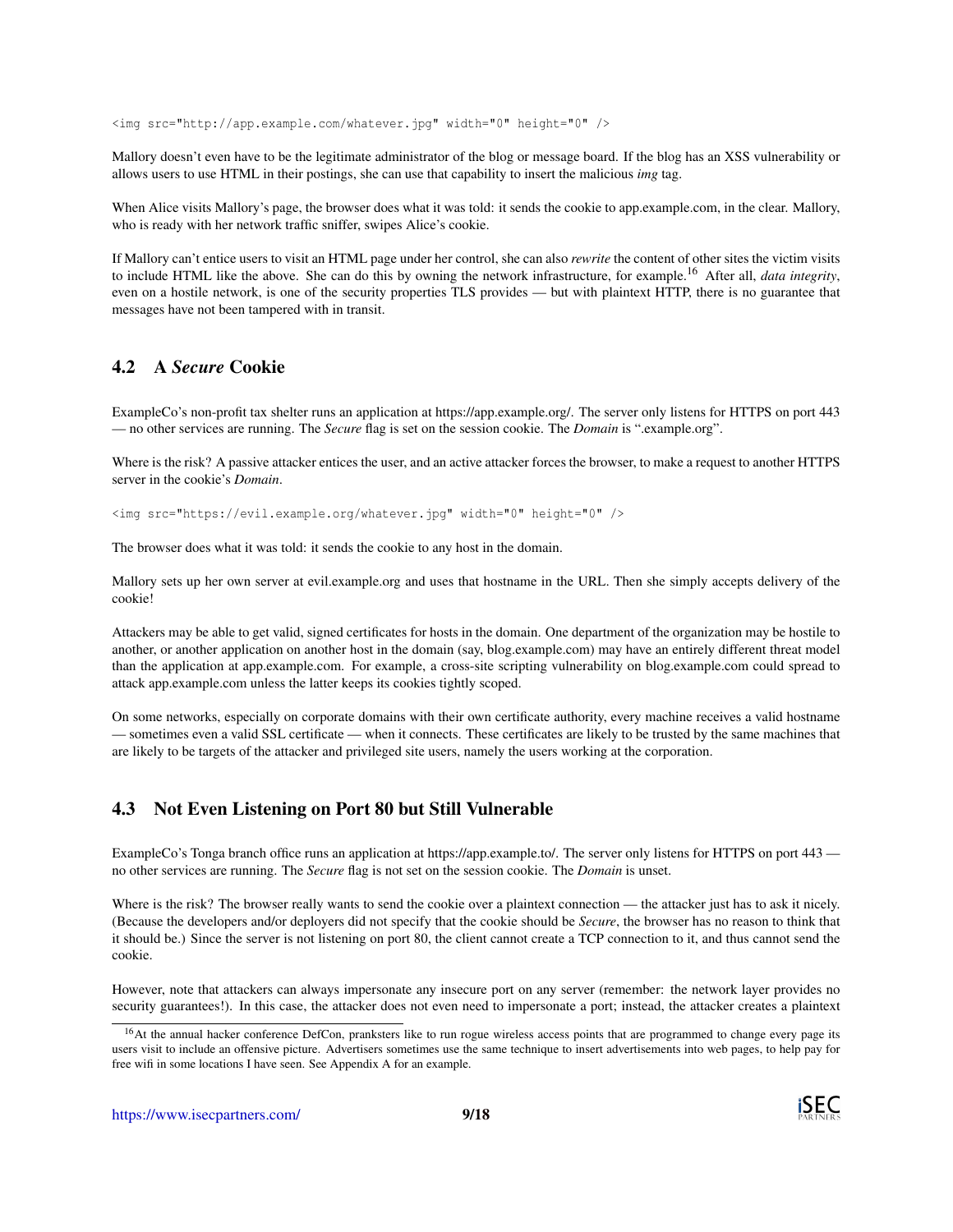link to port 443 in some page the victim is likely to visit:

```
<img src="http://app.example.to:443/whatever.jpg" width="0" height="0" />
```
After all, the user is likely to be viewing another site at the same time as they are using the sensitive application at app.example.to — for example, using a search engine (over an insecure and hence tamperable connection).

The browser will get an error from the TLS server at app.example.to:443 (an HTTP request is not a valid TLS client hello message), but by then it's too late: the cookie has been exposed in the plaintext request!

Note that to verify this problem, you will need to use Wireshark. Because WebScarab never gets a proper HTTP response to such a malformed request, it doesn't show up in the Summary tab. (You can still see the error message in the Messages tab, however.) See Appendix [B](#page-11-0) for a screenshot of this problem in action.

## 4.4 Summary of the *Secure* and *Domain* Attributes

This table summarizes how the browser will treat cookies given their *Domain* and *Secure* attributes.

|                                     | <i>Secure</i> : Unset                    | <i>Secure: Set</i>                         |
|-------------------------------------|------------------------------------------|--------------------------------------------|
| Domain: Leading dot                 | Cookies sent to any host in the domain,  | Cookies sent to any host in the domain,    |
|                                     | or matching subdomain, over any type     | or matching subdomain, over a secure       |
|                                     | of connection                            | connection                                 |
| <i>Domain</i> : Exact hostname only | Cookies sent to original server over any | Cookies sent to original server over a se- |
|                                     | type of connection                       | cure connection                            |

# 5 Conclusions and Recommendations

Assume the attacker completely controls the network. Obviously, the wireless network in a coffee shop is not trustworthy, but neither is your user's LAN. The automatic setup and support protocols for the Internet (DNS, Ethernet, DHCP, ARP, and so on) are not designed to be secure, and are all trivially spoofable.<sup>[17](#page-9-0)</sup> On the other hand, TLS is designed to be secure, even in the presence of an adversary who is actively attacking the support protocols. However, you only get the advantages of TLS if you design and implement your application in a way that does not leave the attacker an easier means of exploitation. For session management, this means we must take extra precautions to protect the session identifier: the cookie. The session cookie in a web application is *equivalent to a password* (at least for the duration of its validity). It's the key to a user's account, and therefore must be as strongly protected as a password.

Without secure session management the application, its users, and the sensitive data it manages are extremely vulnerable, regardless of any other protections in place. Most developers and systems administrators understand that SSH provides security guarantees that plaintext protocols like Telnet and rlogin cannot, but web applications with session management problems like those described above are no more secure than Telnet — *even if they are using TLS.*

Attackers can very easily determine if a web application has weak session management. Fortunately, so can you, and with some attention to detail these issues can be resolved.



<span id="page-9-0"></span><sup>17</sup>For example, see Cain and Abel [\(http://www.oxid.it/cain.html\)](http://www.oxid.it/cain.html) and Ettercap [\(http://ettercap.sourceforge.net/\)](http://ettercap.sourceforge.net/).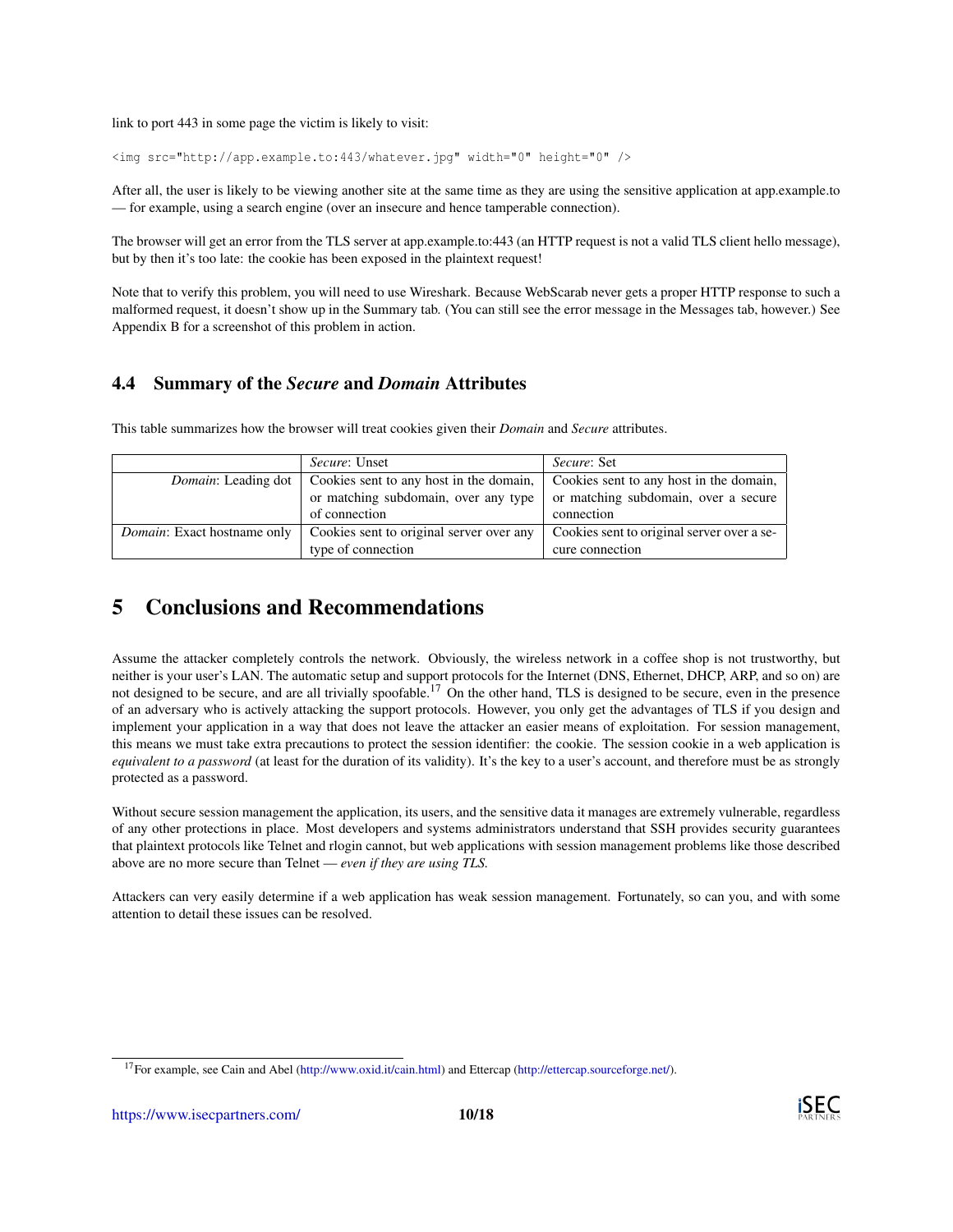# <span id="page-10-0"></span>A Middle-person Attacks Are a Reliable Business Model

Figure [5](#page-10-1) shows what Google looks like at a cafe in Austin, TX when using the cafe's open wifi access point. (The internet connection was advertised as being paid for by the ads.) Note that Google does not put ads on its front page. While (presumably) only advertising was inserted into third-party pages, the wifi AP's owner could just as easily have inserted arbitrary content, including XSS attacks, cookie-leaking references (such as image tags, as seen in the Exploitation Scenarios section), or anything else. This advertising is technically indistinguishable from a fatal middle-person attack. (In particular, there can be no assurance that the "Download Google Toolbar" button will download the *real* Google Toolbar...)

Unless the AP's owner also had the private key matching one of the public certificates in the operating system's trusted certificate store, and unless malware has not already been installed on the client, a secure web application would not be affected by any of the threats posed by this type of attack.



<span id="page-10-1"></span>Figure 5: Middle-person attacks, including those performed by subverting the network infrastructure, are reliable enough to be a workable business model.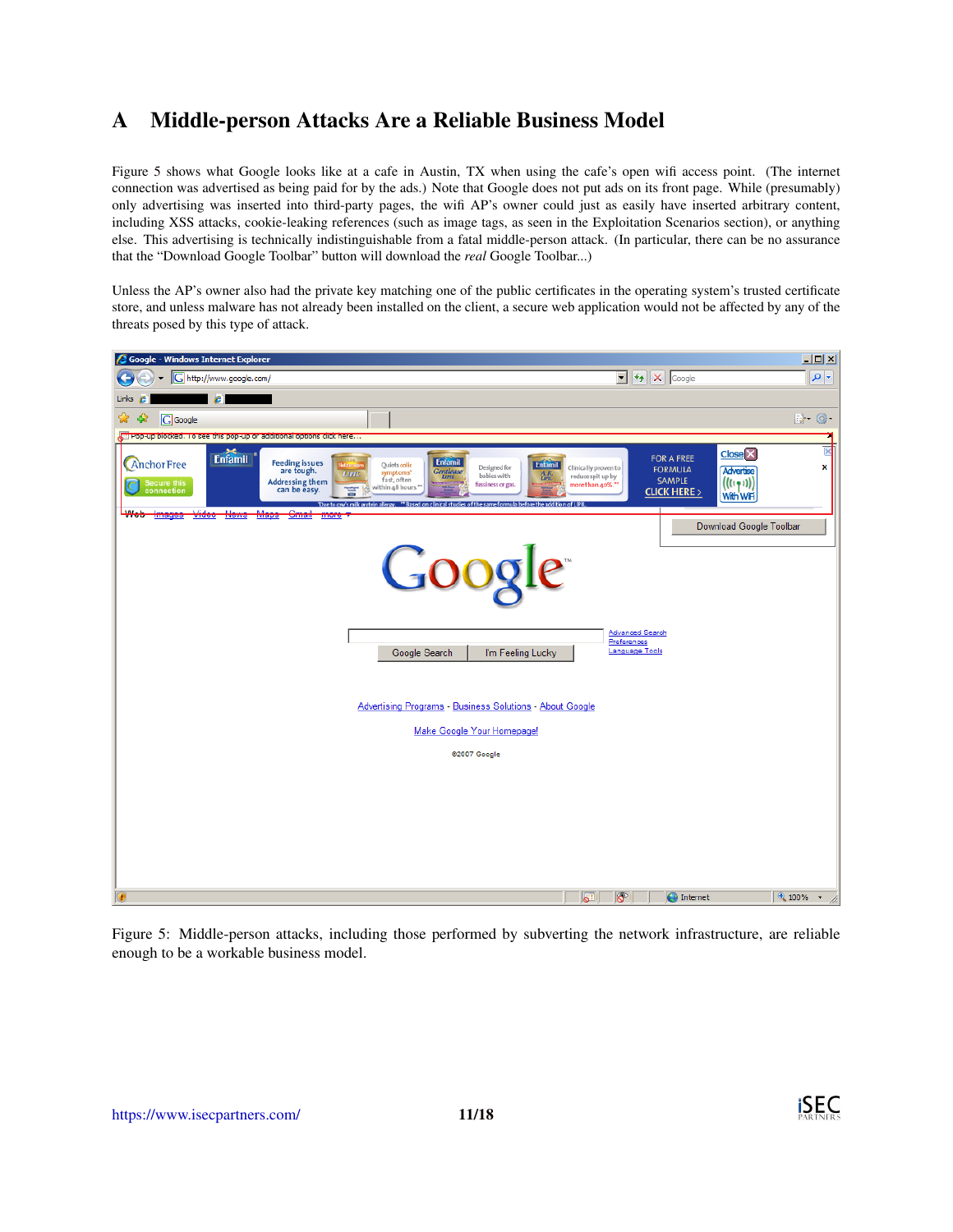# <span id="page-11-0"></span>B Sending Plaintext HTTP Requests to Port 443

| <b>I</b> Follow TCP Stream                                                                                                                                                                                                                                                                                                                                                                                                                                                                                                                                                                                                                                                                                                                                                                                                                                                                                                                                                                                                                                                               | $\Box$ $\Box$ |
|------------------------------------------------------------------------------------------------------------------------------------------------------------------------------------------------------------------------------------------------------------------------------------------------------------------------------------------------------------------------------------------------------------------------------------------------------------------------------------------------------------------------------------------------------------------------------------------------------------------------------------------------------------------------------------------------------------------------------------------------------------------------------------------------------------------------------------------------------------------------------------------------------------------------------------------------------------------------------------------------------------------------------------------------------------------------------------------|---------------|
| <b>Stream Content-</b>                                                                                                                                                                                                                                                                                                                                                                                                                                                                                                                                                                                                                                                                                                                                                                                                                                                                                                                                                                                                                                                                   |               |
| GET /chris/isec-logo2.png HTTP/1.1<br>Host: labs.isecpartners.com:443<br>User-Agent: Mozilla/5.0 (Windows; U; Windows NT 6.0; en-US; rv:1.8.1.11) Gecko/20071127 Firefox/2.0.0.11<br>Accept: $image/png, */$ ; q=0.5<br>Accept-Language: en-us, en: g=0.5<br>Accept-Encoding: gzip, deflate<br>Accept-Charset: ISO-8859-1,utf-8;q=0.7,*;q=0.7<br>Keep-Alive: 300<br>Proxy-Connection: keen-alive<br>Cookie: path2=path2; path1=path1<br>'Pragma: no-cache'<br>Cache-Control: no-cache<br>DOCTYPE HTML PUBLIC "-//IETF//DTD HTML 2.0//EN"<br><html><head><br/><title>400 Bad Request</title><br/></head><body><br/><h1>Bad Request</h1><br/><p>Your browser sent a request that this server could not understand. <br/>&gt;&gt;&gt;&gt;<br/>Reason: You're speaking plain HTTP to an SSL-enabled server port.<br/>&gt;&gt;<br>Instead use the HTTPS scheme to access this URL, please. &lt; br <math>\overline{}/\overline{&gt;}</math><br/><blockquote>Hint: <a href="https://labs.isecpartners.com/"><b>https://labs.isecpartners.com/</b></a></blockquote></br></p><br/></body></html> |               |
| ◎ ASCII © EBCDIC © Hex Dump © C Arrays © Raw<br><b>Find Save As Print Entire conversation (916 bytes)</b><br>$\blacksquare$                                                                                                                                                                                                                                                                                                                                                                                                                                                                                                                                                                                                                                                                                                                                                                                                                                                                                                                                                              |               |
| Filter Out This Stream<br>Help<br><b>Close</b>                                                                                                                                                                                                                                                                                                                                                                                                                                                                                                                                                                                                                                                                                                                                                                                                                                                                                                                                                                                                                                           |               |

Figure 6: This screenshot shows Wireshark's view of a plaintext HTTP request made to port 443 of a web server.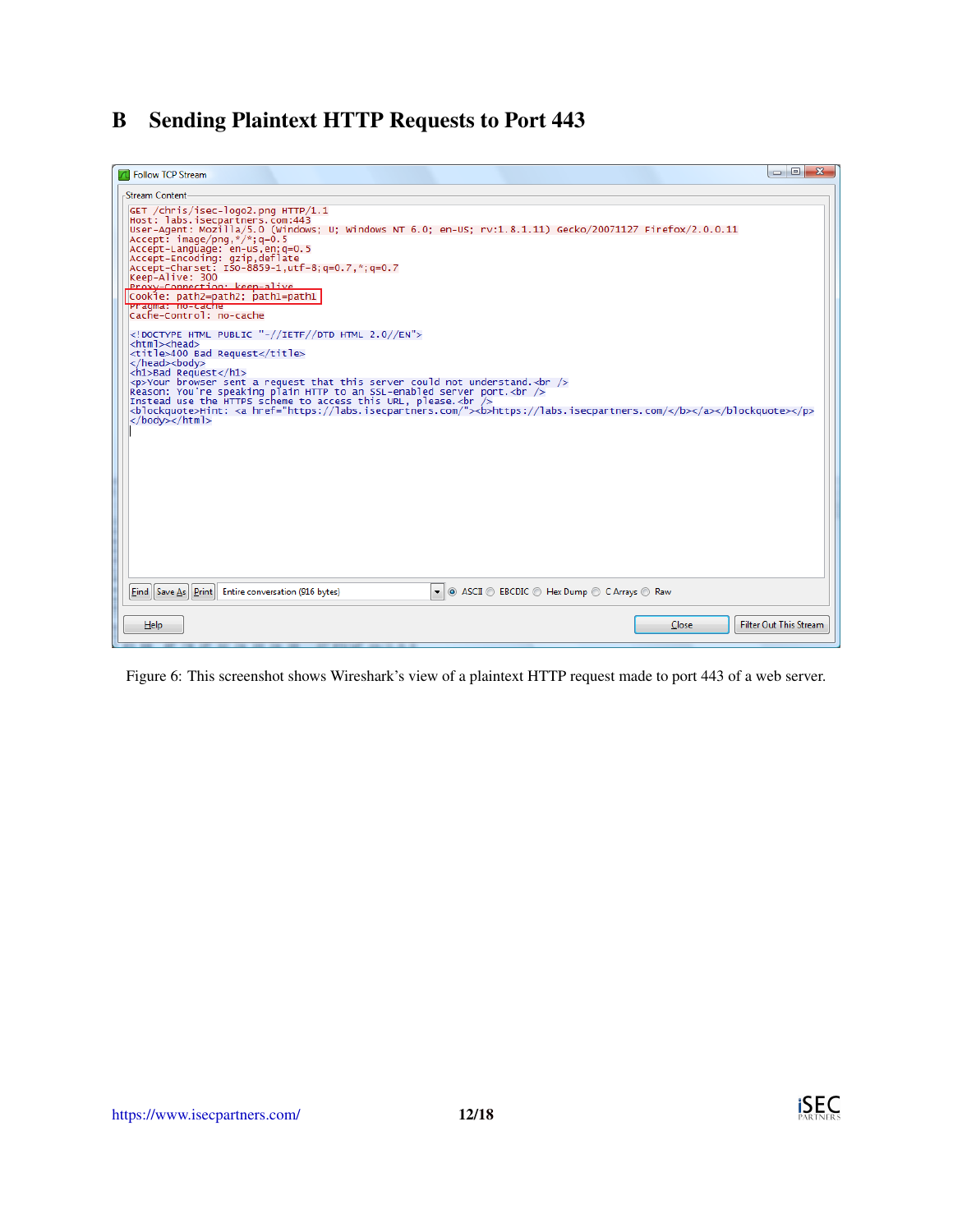# <span id="page-12-0"></span>C Alternatives to Cookies

Some web application frameworks can be configured to communicate the session identifier and/or session state not in a cookie, but elsewhere in requests and responses such as in query strings or POST bodies. This is sometimes called "URL rewriting": normally, the session identifier for these frameworks (for example, a large random number) is stored in a cookie (say, *JSESSIONID*), but when URL rewriting is enabled, a key = value pair like "jsessionid=ABCDE12345" is added to the query string for each request. The application server rewrites the URLs in response documents to contain the *jsessionid* parameter so that the session is maintained.

For example, a request like this:

GET http://www.example.com/myapp/index.html HTTP/1.1 Host: www.example.com Cookie: JSESSIONID=3E880015CF879C5014FEAB04C6623203

#### would be reformulated like this:

GET http://www.example.com/myapp/index.html?jsessionid= 3E880015CF879C5014FEAB04C6623203 HTTP/1.1 Host: www.example.com

This enables even browsers that do not support cookies (possibly due to user preference) to maintain a session with the application.

However, there is a security problem with this technique: URLs have a marked tendency to leak. For example, users may unwittingly paste URLs into emails or chat, URLs are stored in server logs, URLs are stored in the browser's history, and browsers will expose URLs across sites in the HTTP Referer header. Some browsers include the URL in the footer of a printed page. When this happens, a user's session has been compromised, since the session identifier is right there in the URL. In fact, this is why you should not put any sensitive information in URLs — the problem is more general than session management.

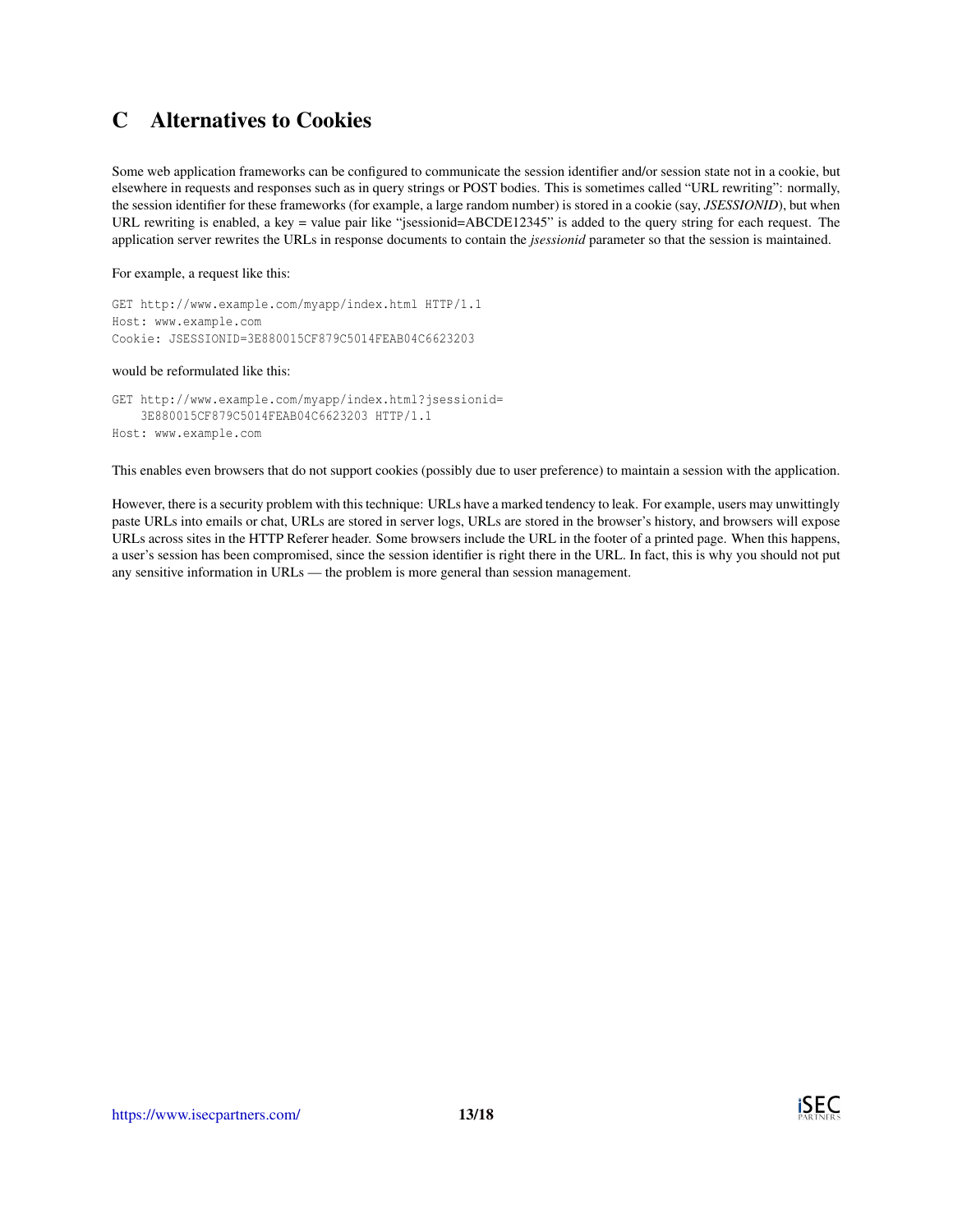# <span id="page-13-0"></span>D Securely Implementing Client-side Sessions

To implement secure client-side session storage, we must meet several requirements:

- The total size of the serialized session object must be  $\leq$  4096 characters, per section 5.3 of RFC 2965.
- The cookie's confidentiality must be protected, so that any sensitive information in the session state is not revealed to attackers (including malicious users).
- The cookie's integrity must be protected, so that forged or mangled sessions are not accepted. Smart attackers can sometimes tweak even encrypted data to change its post-decryption meaning in a malicious way, such as by changing a user ID or privilege level encoded in the cookie.
- The serialization format must be extensible, and backward- and forward-compatible. If the application is upgraded while in production, current sessions must not be lost or invalidated.
- Although we must accept some risk of cookie replay, it must be possible to limit the window of time in which this is possible.
- It should be easy and fast to determine if the serialized session is valid.

With careful use of cryptographic operations we can achieve most of these requirements. (We make the extensibility and compatibility of the serialization format orthogonal to the security mechanism.) The use of a good block cipher, like AES in cipher block chaining (CBC) mode, provides us with strong confidentiality protection (as long as we use a highly entropic encryption key and a unique intialization vector).

Note: It is crucial to use a cipher mode that ensures that each encryption, even when the plaintext and the key are the same, is randomized. CBC provides this by using a unique and random intitialization vector (IV), whereas electronic codebook (ECB) mode does not, resulting in the same ciphertext each time. I have often seen ECB, or CBC with a static IV, used by real (even high-profile) web applications. Non-randomized encryption may leak information about the plaintext that could be useful to an attacker. For more information, see *Practical Cryptography* by Niels Ferguson and Bruce Schneier, pp. 69 – 70:

Do not ever use ECB for anything. It has serious weaknesses, and is only included here so that we can warn you away from it.

What is the trouble with ECB? If two plaintext blocks are the same, then the corresponding ciphertext blocks will be identical, and that is visible to the attacker. Depending on the structure of the message, this can leak quite a lot of information to the attacker.

We get strong integrity protection by using a message authentication code (MAC) such as HMAC-SHA1,<sup>[18](#page-13-1)</sup> again with an entropic secret key. It is computationally infeasible for an attacker to forge or mangle a cookie in a way that we cannot detect.<sup>[19](#page-13-2)</sup>

By including a timestamp in the cookie, we can implement a session timeout policy by refusing to accept cookies that are older than a certain maximum age. Crucially, the timestamp must also be integrity protected with the MAC so that it cannot be forged by an attacker.

The secret keys for encryption/decryption and HMAC signing must be created using a good source of entropy, such as one of those listed in Section [3.1.](#page-4-2) They should not be statically embedded into your application's code, but the application should receive them at runtime as configuration parameters. Ideally they are generated automatcally and a human operator never needs to know them.

Figure [7](#page-14-0) sketches our scheme for serializing and protecting the session state. (Note that the "||" operator indicates string concatenation.)

Of course, the binary blobs produced by the *HMAC* and *AES CBC encrypt* functions will have to be encoded, such as with base-64 encoding, to be transported in HTTP headers. The arbitrary data that is the actual cookie data could be any extensible data format appropriate for your application framework, such as JSON, comma-separated values, URL-encoded key = value pairs, etc.

<span id="page-13-2"></span><span id="page-13-1"></span><sup>&</sup>lt;sup>18</sup>Keyed-hashing for message authentication (HMAC) is described in RFC 2104: [http://www.faqs.org/rfcs/rfc2104.html.](http://www.faqs.org/rfcs/rfc2104.html)

<sup>&</sup>lt;sup>19</sup>In "Authenticated Encryption: Relations among notions and analysis of the generic composition paradigm" Bellare and Namprempre describe the theoretical basis for this type of confidentiality and integrity mechanism.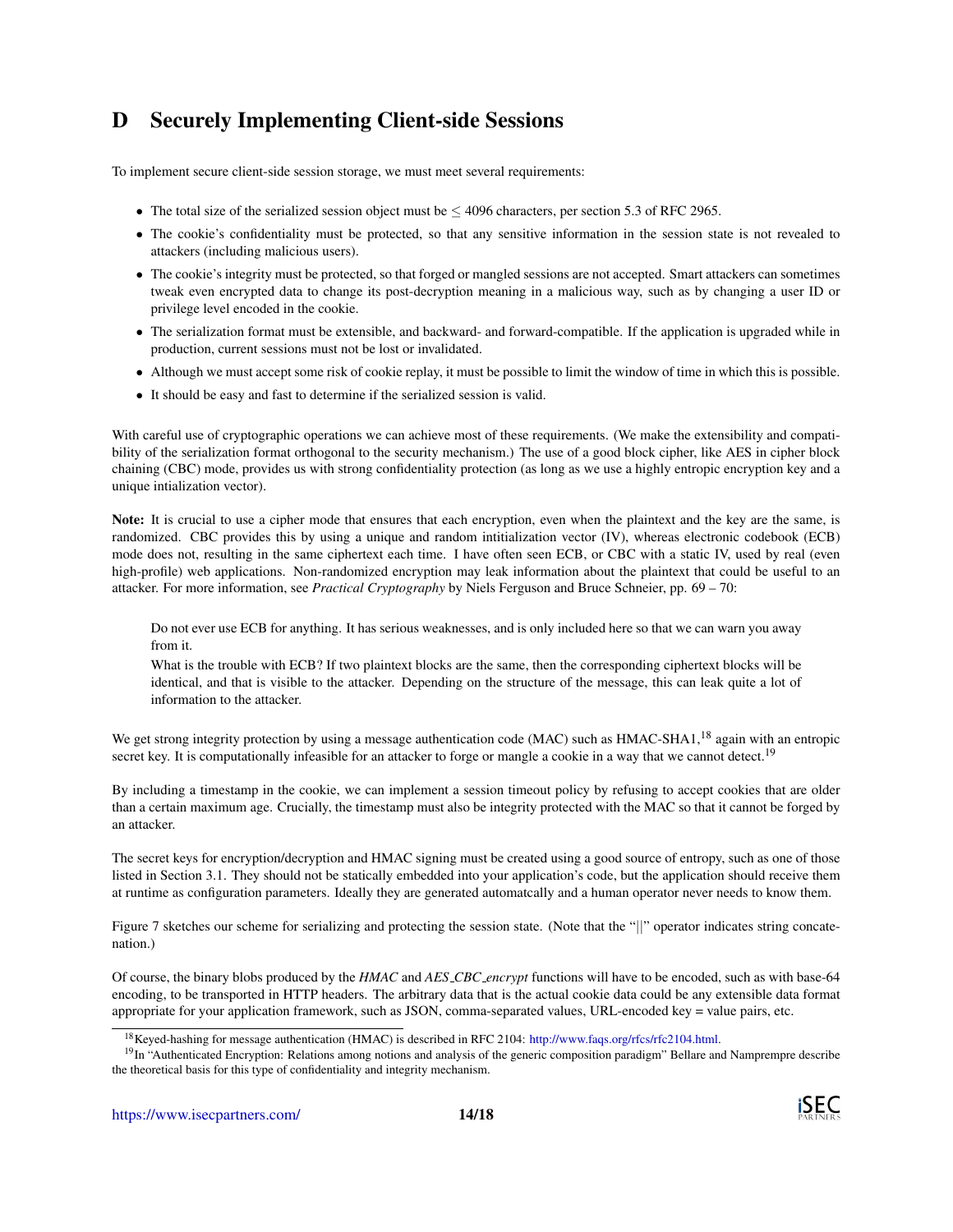*cookie* := *hmac signature* || *timestamp* || *data blob timestamp* := milliseconds since epoch *hmac signature* := *HMAC*(*secret key*, *timestamp* || *data blob*) *data blob* := *AES CBC encrypt*(*secret key*, *random IV*, *compress*(arbitrary data)) *secret key*, *random IV* := output from a cryptographic random number generator *session timeout* := duration of a session's validity in milliseconds

<span id="page-14-0"></span>Figure 7: Sketch of a scheme that provides confidentiality, integrity, and expiration for arbitrary data, including serialized session states.

The application validates a session cookie as follows:

- 1. Decode *hmac signature*.
- 2. Compute *HMAC*(*secret key*, *timestamp* || *data blob*) and compare it to *hmac signature*. Fail if they differ.
- 3. Decode *timestamp*.
- 4. Verify that the current time in milliseconds since the epoch is not greater than *timestamp* + *session timeout*.

If the cookie is not valid, the application must refuse the requested action and redirect the user to the login page.

If the cookie is valid, the application can

- 1. decrypt *data blob*;
- 2. decompress *data blob*; and
- 3. parse or deserialize *data blob* as appropriate.

At this point, the application has a valid state object for the user's session and can proceed with processing the requested action.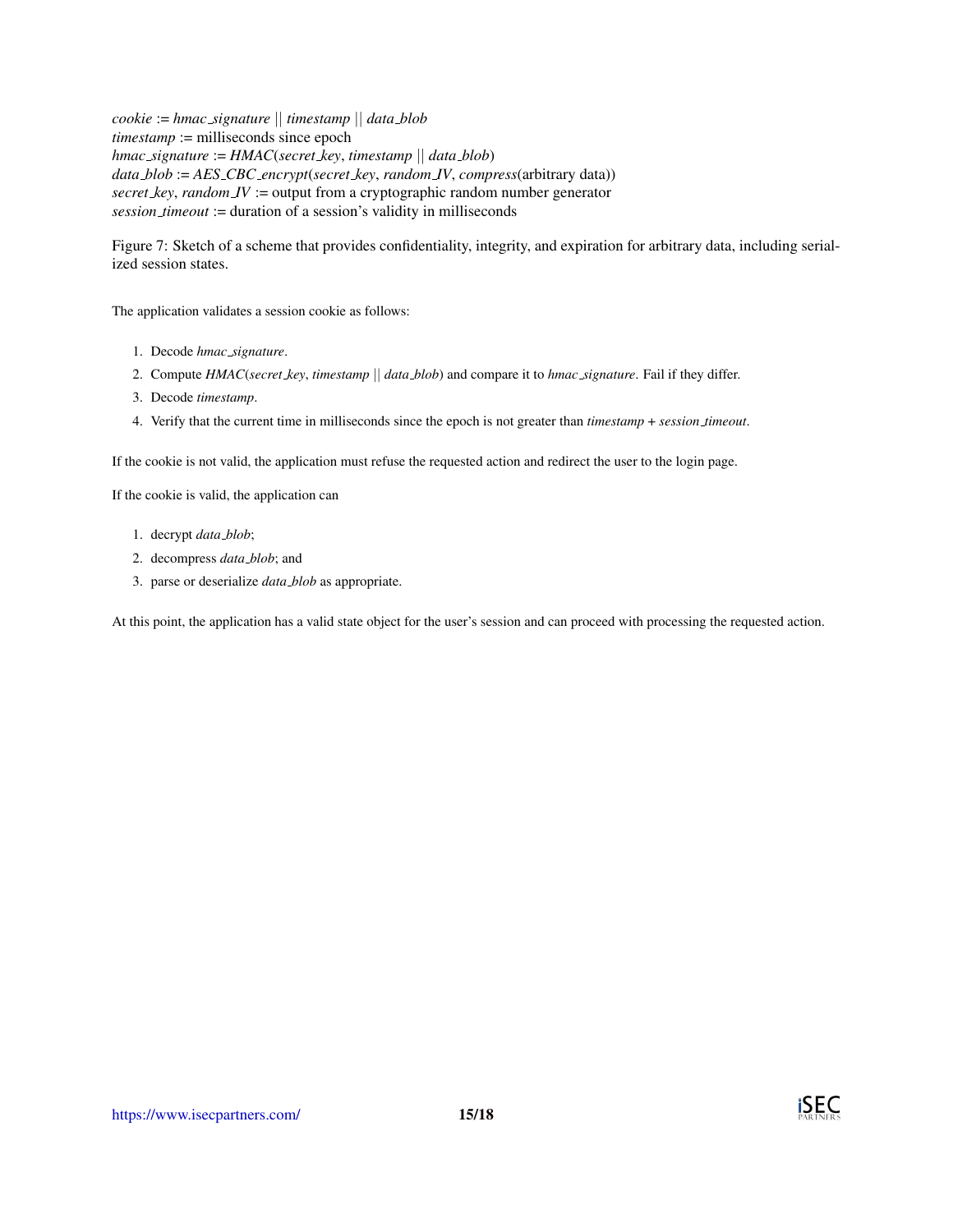## <span id="page-15-0"></span>E Securely Implementing Client-side Sessions

This appendix lists the code for the cookie attribute tests.

```
File: cookie-attributes.php
```

```
<?php
$exyiry = time() + 100000;setcookie("default", "default");
setcookie("expires1", "expires1", $expiry);
setcookie("expires2", "expires2", time() + 100);
setcookie("path1", "/", $expiry, "/");
setcookie("path2", "/chris", $expiry, "/chris");
setcookie("path3", "/chris/cookie-test", $expiry, "/chris/cookie-test");
setcookie("path4", "/gargle-bargle", $expiry, "/gargle-bargle");
setcookie("domain1", "isecpartners.com", $expiry, "/chris/cookie-test",
          "isecpartners.com");
setcookie("domain2", ".isecpartners.com", $expiry, "/chris/cookie-test",
         ".isecpartners.com");
setcookie("domain3", "labs.isecpartners.com", $expiry, "/chris/cookie-test",
         "labs.isecpartners.com");
setcookie("domain4", "toes.isecpartners.com", $expiry, "/chris/cookie-test",
         "toes.isecpartners.com");
setcookie("domain5", ".labs.isecpartners.com", $expiry,
          "/chris/cookie-test", ".labs.isecpartners.com");
setcookie("secure", "secure", $expiry, "/chris/cookie-test",
         "labs.isecpartners.com", TRUE);
?>
<h1>Cookie Attribute Test</h1>
<p><var>document</var><tt>.</tt><var>cookie</var>: <span
```
id="read-cookie"></span></p>

<p>In the above, you should see only those cookies which are in the scope (<em>Path</em> and <em>Domain</em>) of this page.</p>

```
<script>
document.getElementById("read-cookie").innerHTML += document.cookie;
</script>
```
<p>Click each link below. In WebScarab, watch the browser make the requests, and note which cookies are sent in each request. You may also want to use the Add ' n' Edit Cookies Firefox extension to see which cookies your browser accepts (it may not accept them all, such as when labs.isecpartners.com tries to set a cookie with <var>Domain</var> = " toes. isecpartners.com" ). Expect the behavior to vary between browsers and between different versions of the same browser.</p>

<p>Note that there are no DNS entries for zip.labs.isecpartners.com, evil-impostor.isecpartners.com, and toes.isecpartners.com, so you'll have to add an entry in your hosts file. (On Linux/Unix the hosts file is /etc/hosts, while on Windows it is %SystemRoot%\system32\drivers\etc\hosts. %SystemRoot% is usually c:\windows.) You can set it to anything, such as to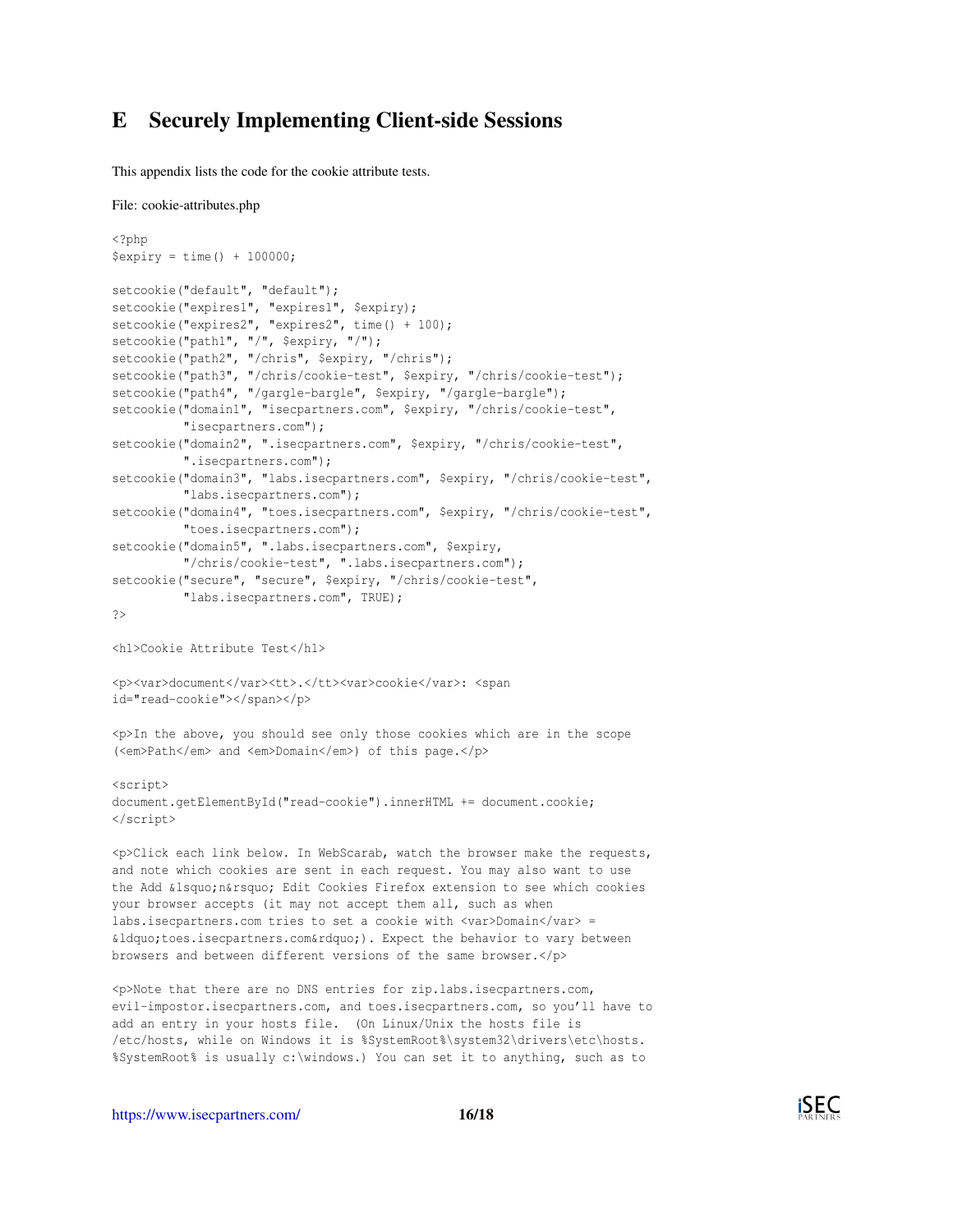```
your own web server. You will get a 404, which is ok for the purposes of
this test.</p>
p>A <p>Here is the line to add to your hosts file (it should all be on one line):\langle p \rangle<pre>72.52.84.219 zip.labs.isecpartners.com toes.isecpartners.com
    evil-impostor.isecpartners.com</pre>
\langle 11 \rangle\langleli>href="http://labs.isecpartners.com/chris/cookie-test/isec-logo.png">
http://labs.isecpartners.com/chris/cookie-test/isec-logo.png</a>
<li><a
href="https://labs.isecpartners.com/chris/cookie-test/isec-logo.png">
https://labs.isecpartners.com/chris/cookie-test/isec-logo.png</a>
\langleli>\leqa
href="http://toes.isecpartners.com/chris/cookie-test/isec-logo.png">
http://toes.isecpartners.com/chris/cookie-test/isec-logo.png</a>
\langleli>\langlea
href="https://labs.isecpartners.com/chris/isec-logo.png">
https://labs.isecpartners.com/chris/isec-logo.png</a>
<li><a
href="http://zip.labs.isecpartners.com/chris/isec-logo.png">
http://zip.labs.isecpartners.com/chris/isec-logo.png</a>
\langleli>\langlea
href="https://evil-impostor.isecpartners.com/chris/isec-logo.png">
https://evil-impostor.isecpartners.com/chris/isec-logo.png</a>
\langleli>\langlea
href="http://morecowbell.cybervillains.com/chris/isec-logo.png">
http://morecowbell.cybervillains.com/chris/isec-logo.png</a>
\langleli>a
href="http://labs.isecpartners.com:443/chris/isec-logo2.png">
http://labs.isecpartners.com:443/chris/isec-logo2.png</a>
\langle/ul>
<p>You might also be interested in <a href="/chris/httponly/">a test of the
<em>HttpOnly</em> flag</a>.</p>
File: httponly-test.php
<?php
header("Set-Cookie: Noodle=doodle; HttpOnly; Path=/chris/httponly");
?>
```
<h1>Testing the <em>HttpOnly</em> Attribute</h1>

<https://www.isecpartners.com/> 17[/18](#page-17-0)

iSEC